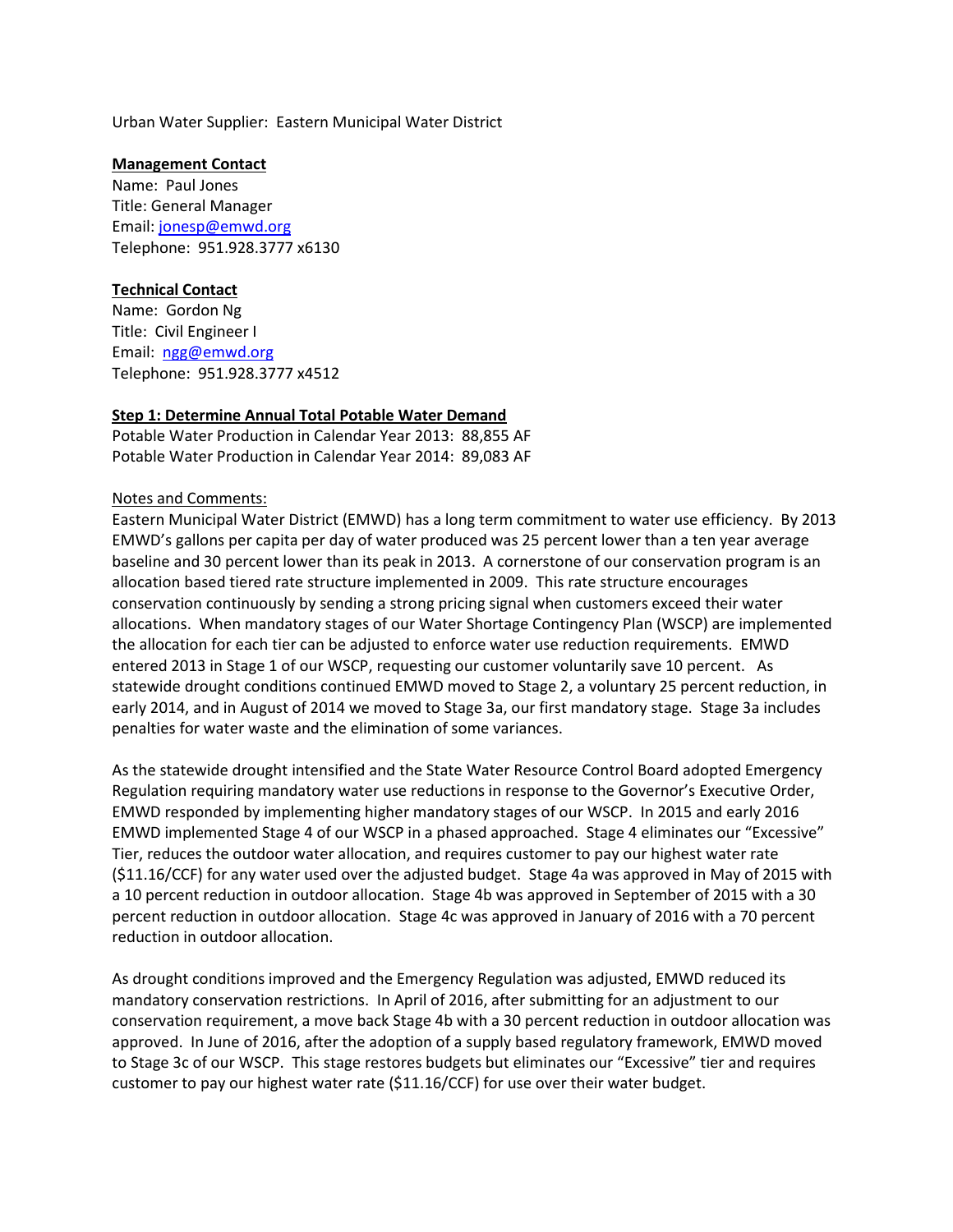Based on remaining at Stage 3c and other ongoing conservation activities we anticipate an on-going minimum 10 to 20 percent in reduction in demand relative to 2013. This will improve reliability if drought conditions continue long term.

## **Step 2: Estimate Annual Total Water Supply**

WY 2017 Total Available Water Supply: 89,334 AF WY 2018 Total Available Water Supply: 89,496 AF WY 2019 Total Available Water Supply: 89,508 AF

### Notes and Comments:

EMWD's local potable supplies come from groundwater in storage. Supplies available in each contiguous 12-month period, whether water or calendar year, are fairly consistent. The majority of EMWD's potable groundwater is pumped from the Hemet/San Jacinto Management Plan Area, which is adjudicated and subject to an adjusted base production right (ABPR) set by the Hemet-San Jacinto Watermaster. The limitation of pumping in the Hemet/San Jacinto Management Plan Area is the ABPR rather than well capacity. The remainder of EMWD's potable groundwater comes from the Perris North groundwater management zone (GMZ), which exhibits stable and rising groundwater levels. EMWD's other local potable supply comes from desalination of brackish groundwater pumped primarily from the Perris South GMZ. Water levels here also exhibit stable or rising trends. The remainder of EMWD's potable supplies comes from imported water via Metropolitan Water District (MWD). Note that the supply totals documented above exclude imported from MWD to meet wholesale demands to other agencies within EMWD's service area.

### **Step 3.1: Calculation of Self-Certification Conservation Standard for an Individual Supplier**

Higher Conservation Standard (Y/N): Yes

#### Notes and Comments:

Eastern Municipal Water District (EMWD) is certifying that it is able to supply enough potable water to meet 100 percent of estimated customer demand over the next three years. This is possible through long-term planning and implementation of robust measures for both water supply and demand management. EMWD and its customers have invested in a diverse portfolio of local resources, regional supplies and storage, and active and varied conservation program that reduced its gallon per capita per day water use by 25 percent prior to 2013.

Part of EMWD's investments in local resources is our extensive recycled water system. Recycled water currently meets 29 percent of EMWD's total demand. EMWD utilizes 100 percent of its recycled water within its service area. Over 35,000 acre feet of recycled water was used to meet the demands of agricultural, landscape, environmental, and industrial customers in 2015. This has reduced the demand for imported potable water and increased reliability for EMWD's customers. The reduction in demand is reflected in the 2013 and 2014 average demand used to test reliability. In addition to the projects completed prior to 2013, EMWD has invested in an accelerated recycled water program since 2013 that when completed will permanently offset 950 acre-feet of potable water demand.

The certification of our ability to meet customer demand does not reduce EMWD's focus on conservation during the current drought. The Governor's Executive Order and Emergency Regulation remain in effect and EMWD will continue to implement conservation programs and message to customers the need to save water. We estimate our efforts will reduce water demand between 10 and 20 percent this summer over 2013. These efforts include: